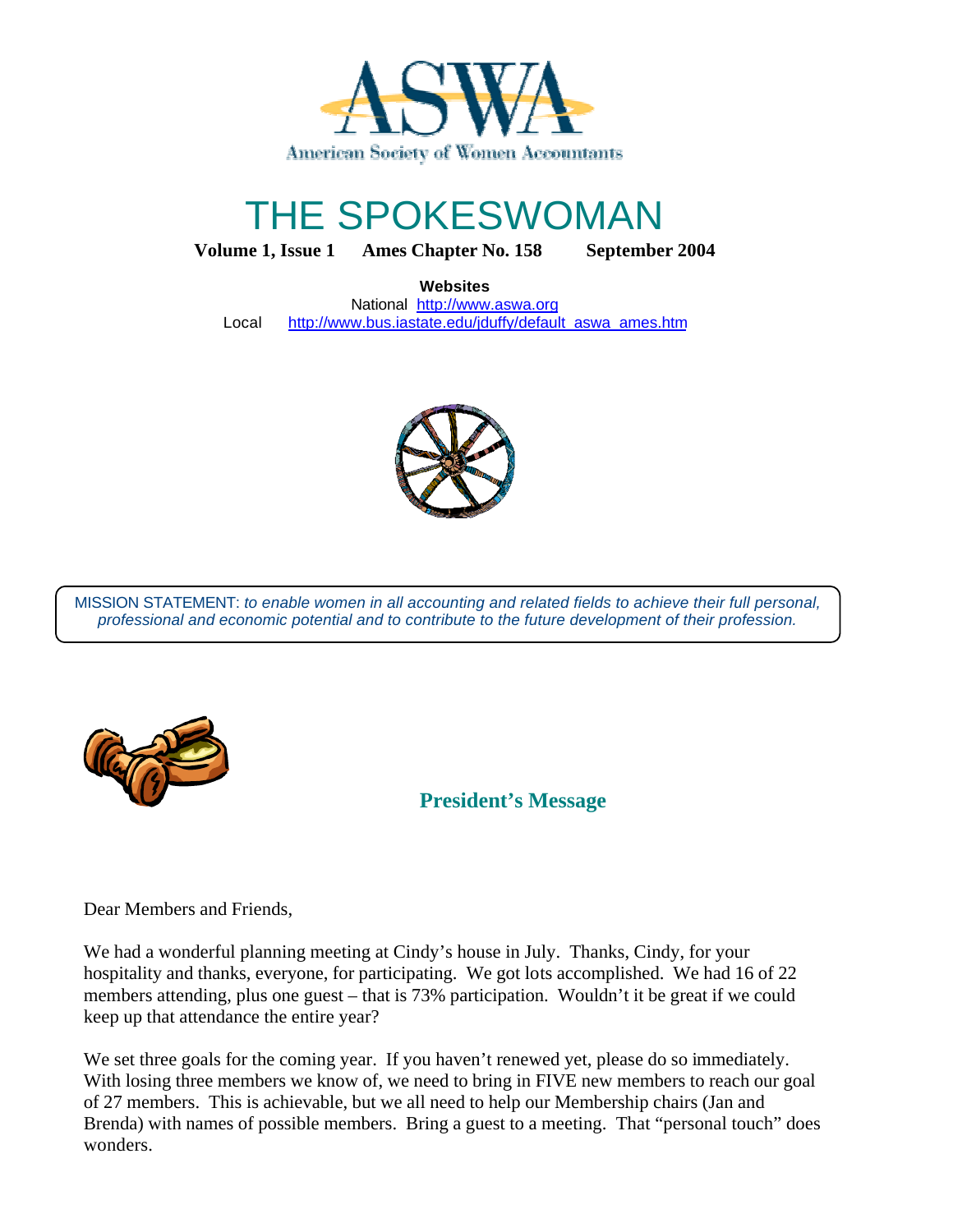Our second goal is to maintain our scholarship level as in previous years. With Beverly gone, we have lost one of the scholarship fund's staunchest supporters. But this is another area we can achieve in. After all, look at what we took in at the planning meeting alone - \$646. Thank you, Kathy, for donating the basket contents to be auctioned off, and thank you, members, for your spirited bidding and your contributions in lieu of payment for the dinner. Great job!!!!!!!

Our third goal is to have six hours of CPE for the year. We had lots of good ideas for topics and speakers. The Program chairs (Kate and Theresa) have lots of work to do. Good luck!

The National Conference is being held in Chicago on November 10-12, 2004. Plan now to attend. It is truly an awesome experience. We can car pool and save on expenses. Included in this bulletin is a "Call for Volunteers" from the Workforce Committee. Our own Kate Mulder is one of the two Co-Chairs of this committee. If you are going to the conference, please consider volunteering to help. Opportunities to volunteer are endless (even for just one hour) and it is a great way to network with other professionals around the country. Kathy is Chair of the Credentials Committee. Congratulations to both of you for your selection and thank you for agreeing to serve. It speaks well for our chapter.

I am honored you have selected me as your president for the coming year. Please join me for an exciting time. See you at the meeting on September 15<sup>th</sup>.

Karen Jacobson

## **September Meeting Notice**

#### **Wednesday September 15, 2004**

Starlight Village Buford's Restaurant 2601 East 13<sup>th</sup> Street Ames, IA

Networking 5:30 Speaker 6:00 Dinner/Meeting 7:00

#### **Topic: Election Participation Speaker: Mary Mosiman**

#### **Topic Overview**

Our September program, Election Participation, will inform us about statistics on the election participation in Story County and compare our participation with other counties in Iowa. This program will also address changes in the election processes that are coming soon due to Federal laws and needs for election officials to enable those changes to be met. Join us for an educational, invigorating, and motivational program to get us involved in the upcoming elections!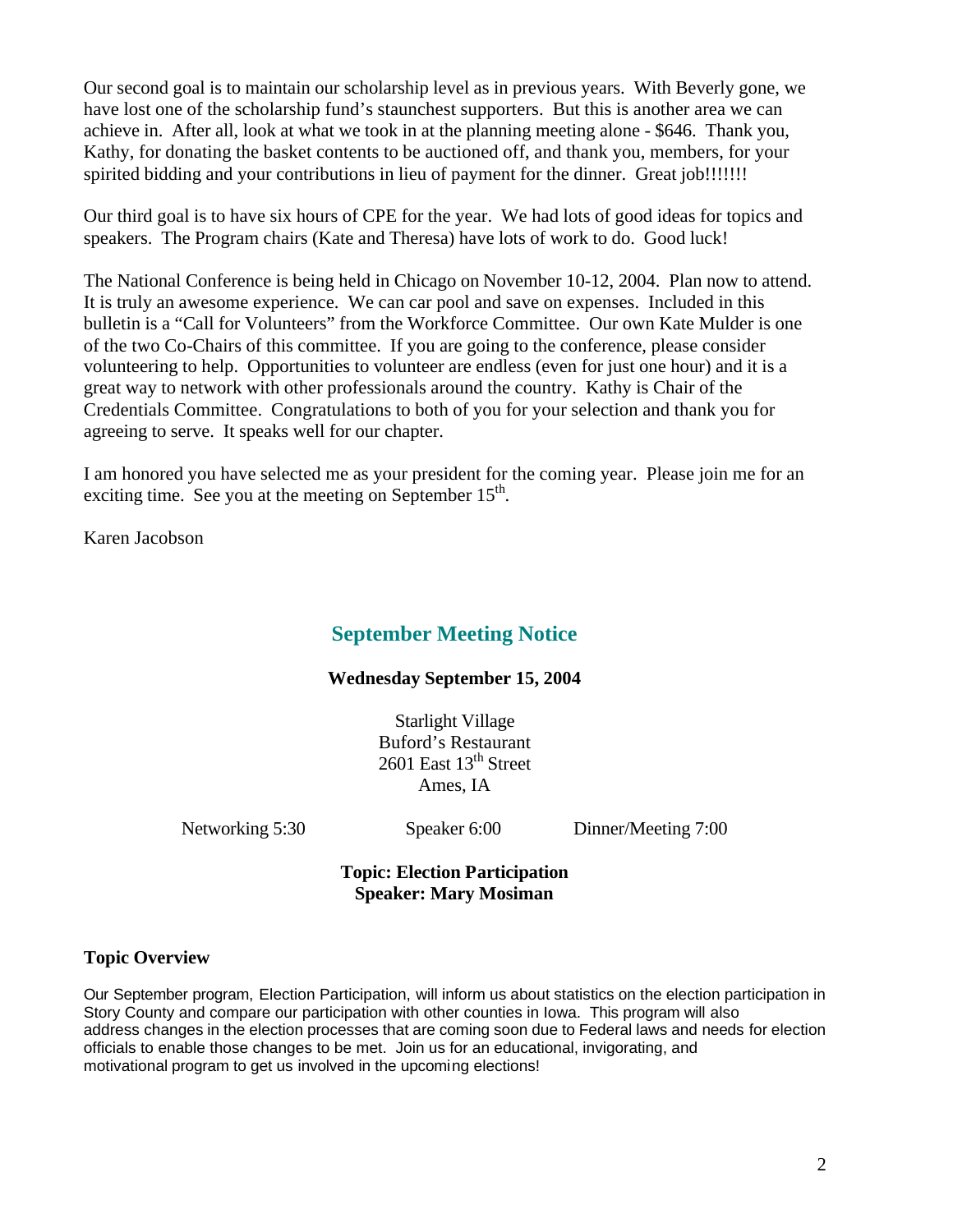### **Speaker(s) Bio**

#### Mary Mosiman, County Auditor

Elected in November 2000, Mary Mosiman is in the 4th year of her first term as Story County Auditor and Commissioner of Elections. Born and raised on a farm in Hubbard, Iowa, Mary came to Ames in 1980. She and her husband Dan have been married 22 years and are the proud parents of 4 busy daughters; Kathryn age 14, Madelyn age 12, Lauren age 9, and Hillary age 8.

Mary is a Certified Public Accountant and a graduate of Iowa State University. Prior to becoming Auditor, Mary owned and operated a daycare business for  $5\frac{1}{2}$  years. Before that she spent 5 years as an accounting assistant at ALMACO, a local company that manufactures specialized agricultural research equipment.

During her first term as Auditor, Mary has won an Innovation Award from the Iowa State Association of Counties (ISAC) for an "Election Process Presentation". She has taken this presentation to more than 700 area high school seniors. She has twice been elected as Legislative Liaison on behalf of all County Auditors and serves on the ISAC Auditor's Executive Committee.

Mary participates in several community organizations such as Nevada Rotary and Gilbert Education Foundation, as well as the American Society of Women Accountants and Beta Sigma Phi. She enjoys spending leisure time with family and friends, and keeping pace with the activities of 4 daughters involved with Church, school, sports, music, and their own social lives.

### **Coming Attractions**



# **Coming Attractions**

#### **Member Meeting Dates Speaker/Topic**

Wed. November 17, 2004 Excel Pivot Tables Wed. January 19, 2005 Tax Update Wed. March 16, 2005 Wed. April 20, 2005 Effective Networking Wed. June 15, 2005 Paperless Office

**Tues. October 19, 2004** Joint Mtg. with D.M. Chapter-Small Business Admin Wed. December 15, 2004 Christmas Party (no regular meeting) Wed. February 16, 2005 Power Point Presentations Wed. May 18, 2005 Computer Technology Security